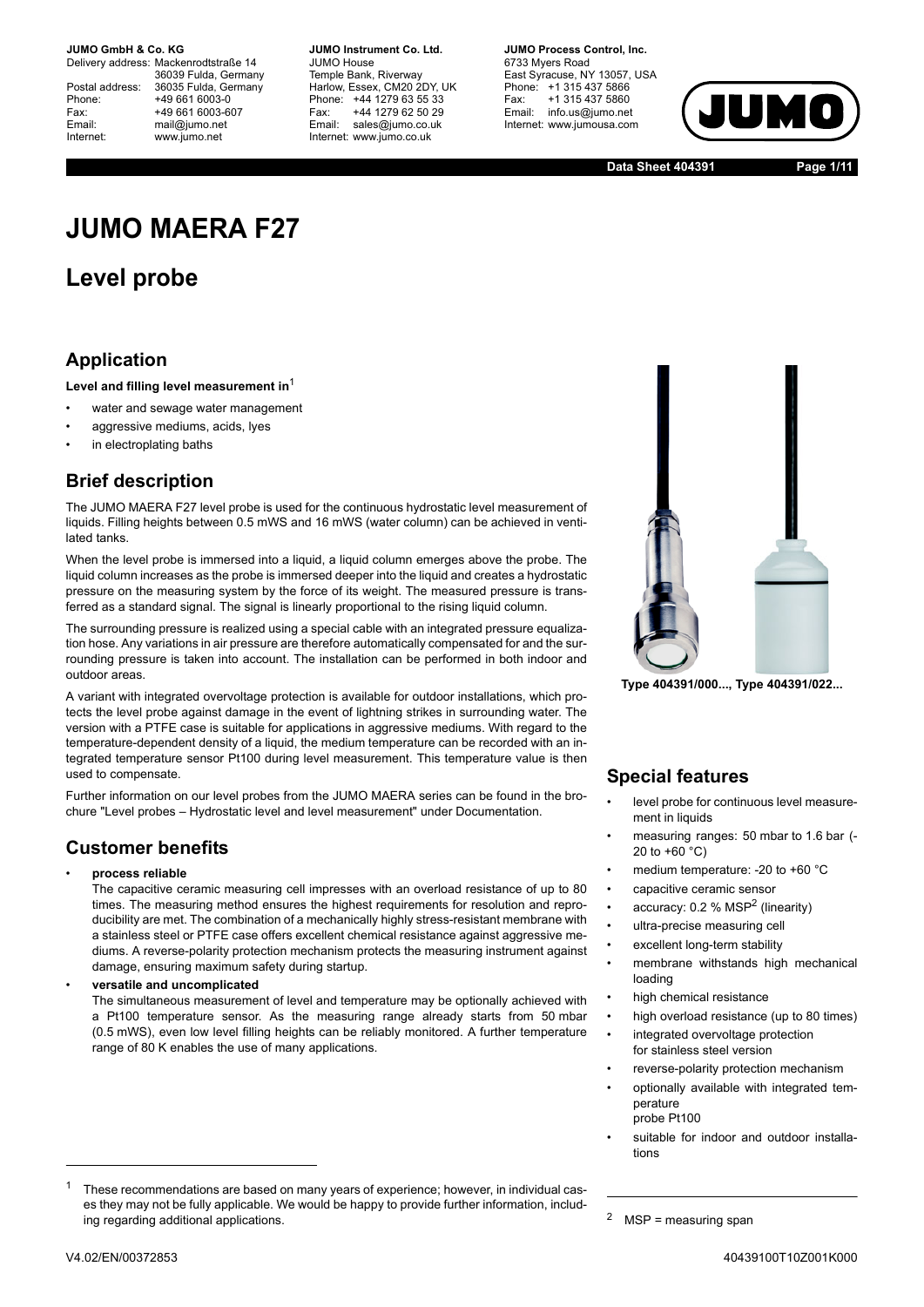Delivery address: Mackenrodtstraße 14 36039 Fulda, Germany Postal address: 36035 Fulda, Germany<br>Phone: +49 661 6003-0 Phone: +49 661 6003-0<br>
Fax: +49 661 6003-6<br>
Email: mail@iumo.net +49 661 6003-607 mail@jumo.net Internet: www.jumo.net

**JUMO Instrument Co. Ltd.** JUMO House Temple Bank, Riverway<br>Harlow, Essex, CM20 2DY, UK Phone: +44 1279 63 55 33<br>Fax: +44 1279 62 50 29 +44 1279 62 50 29 Email: sales@jumo.co.uk Internet: www.jumo.co.uk

**JUMO Process Control, Inc.** 6733 Myers Road East Syracuse, NY 13057, USA Phone: +1 315 437 5866<br>Fax: +1 315 437 5860 Email: info.us@jumo.net Internet: www.jumousa.com



**Data Sheet 404391 Page 2/11**

# **Technical data**

### **General Information**

| Reference conditions | DIN 16086 and DIN EN 60770      |
|----------------------|---------------------------------|
| Sensor system        | , Capacitive ceramic sensor     |
| Mounting position    | Vertical/hanging from the cable |

### **Measuring range and accuracy**

### **Case: stainless steel (standard)**

| Measuring range                 | Linearity <sup>a</sup> | Accuracy at |                                   |                                      | Long term              | Overload   | <b>Burst</b> |
|---------------------------------|------------------------|-------------|-----------------------------------|--------------------------------------|------------------------|------------|--------------|
|                                 |                        | 20 °C       | 0 to 40 $^{\circ}$ C <sup>d</sup> | -20 to +60 $^{\circ}$ C <sup>d</sup> | stability <sup>b</sup> | capability | pressure     |
| . bar                           | % $MSPe$               | % MSP       | % MSP                             | % MSP                                | % MSP                  | bar        | bar          |
|                                 |                        |             |                                   |                                      | per year               |            |              |
| 0 to 0.05 bar relative pressure | 0.2                    | 0.4         | 0.9                               | 1.3                                  | $\leq 0.2$             | $-0.3/4$   | 150          |
| 0 to 0.1 bar relative pressure  | 0.2                    | 0.4         | 0.9                               | 1.3                                  |                        | $-0.3/4$   |              |
| 0 to 0.16 bar relative pressure | 0.2                    | 0.4         | 0.9                               | 1.3                                  |                        | 5          |              |
| 0 to 0.25 bar relative pressure | 0.2                    | 0.4         | 0.9                               | 1.3                                  |                        |            |              |
| 0 to 0.4 bar relative pressure  | 0.2                    | 0.4         | 0.9                               | 1.3                                  |                        | 6          |              |
| 0 to 0.6 bar relative pressure  | 0.2                    | 0.4         | 0.9                               | 1.3                                  |                        | 10         |              |
| 0 to 1 bar relative pressure    | 0.2                    | 0.4         | 0.4                               | 0.6                                  |                        | 10         |              |
| 0 to 1.6 bar relative pressure  | 0.2                    | 0.4         | 0.4                               | 0.6                                  |                        | 10         |              |

### **Case: PTFE (basic type extension 022)**

| 0 to 0.05 bar relative pressure | 0.2 | 0.4 | 0.9 | 1.3 | $\leq 0.2$ | $-0.3/2$ | 150 |
|---------------------------------|-----|-----|-----|-----|------------|----------|-----|
| 0 to 0.1 bar relative pressure  | 0.2 | 0.4 | 0.9 | 1.3 |            | $-0.3/2$ |     |
| 0 to 0.16 bar relative pressure | 0.2 | 0.4 | 0.9 | 1.3 |            |          |     |
| 0 to 0.25 bar relative pressure | 0.2 | 0.4 | 0.9 | 1.3 |            |          |     |
| 0 to 0.4 bar relative pressure  | 0.2 | 0.4 | 0.9 | 1.3 |            |          |     |
| 0 to 0.6 bar relative pressure  | 0.2 | 0.4 | 0.9 | 1.3 |            |          |     |
| 0 to 1 bar relative pressure    | 0.2 | 0.4 | 0.4 | 0.6 |            |          |     |
| 0 to 1.6 bar relative pressure  | 0.2 | 0.4 | 0.4 | 0.6 |            |          |     |

a Linearity according to limit point setting

 $\overline{b}$  Reference conditions EN 61298-1

<sup>c</sup> Includes: linearity, hysteresis, repeatability, deviation of measuring range initial value and measuring range end value

<sup>d</sup> Includes: linearity, hysteresis, repeatability, deviation of measuring range initial value and measuring range end value, thermal effect on measuring range start and measuring span

 $e$  MSP = measuring span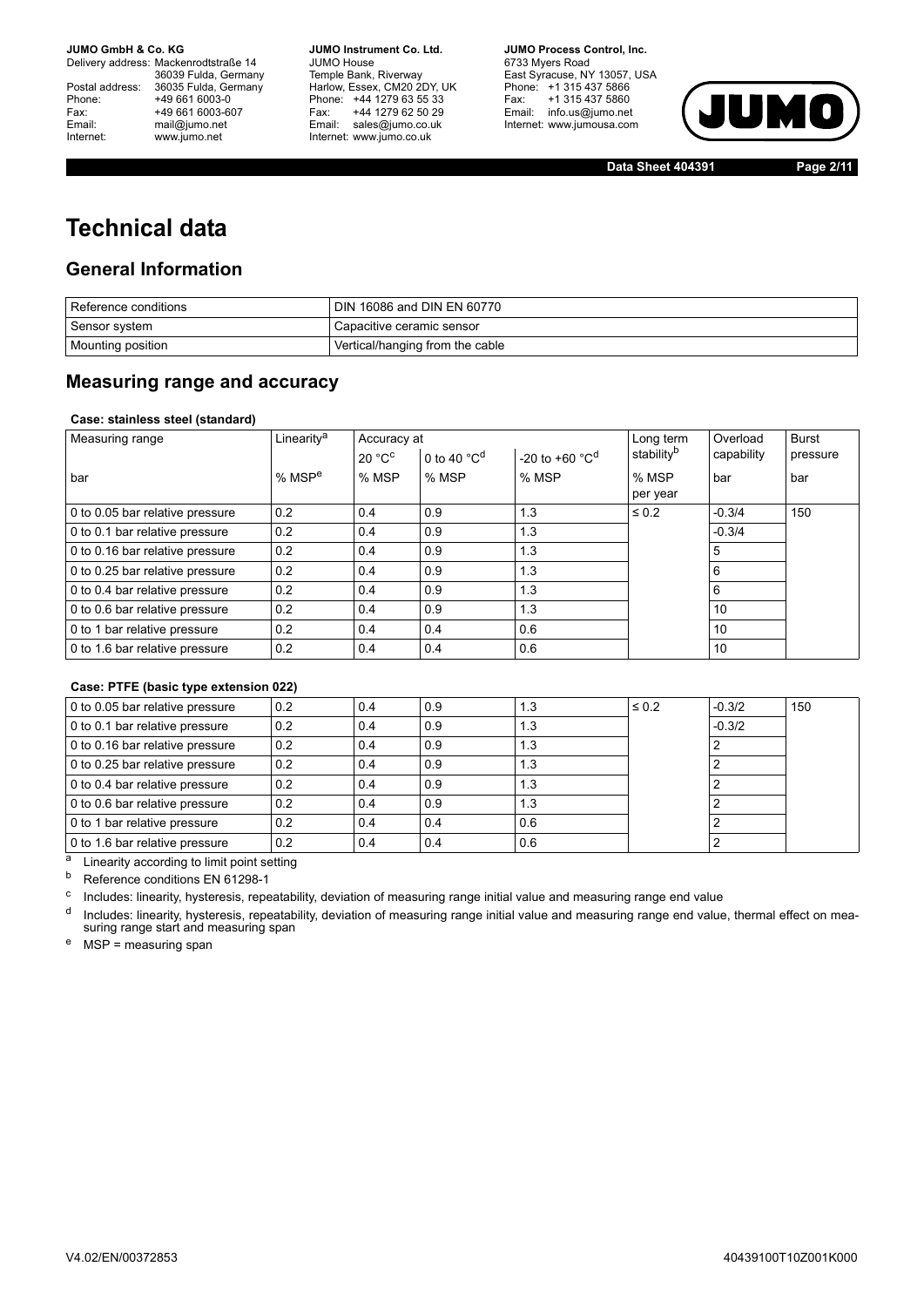Delivery address: Mackenrodtstraße 14 36039 Fulda, Germany<br>Postal address: 36035 Fulda, Germany Phone: +49 661 6003-0<br>
Fax: +49 661 6003-6<br>
Email: mail@jumo.net +49 661 6003-607 Email: mail@jumo.net<br>Internet: www.iumo.net www.jumo.net

**JUMO Instrument Co. Ltd.** JUMO House Temple Bank, Riverway<br>Harlow, Essex, CM20 2DY, UK<br>Phone: +44 1279 63 55 33 Fax: +44 1279 62 50 29<br>Email: sales@jumo.co.uk Internet: www.jumo.co.uk

**JUMO Process Control. Inc.** 6733 Myers Road East Syracuse, NY 13057, USA<br>Phone: +1 315 437 5866<br>Fax: +1 315 437 5860 Email: info.us@jumo.net Internet: www.jumousa.com



**Data Sheet 404391 Page 3/11**

## **Output**

| Analog output                            |                                                                           |
|------------------------------------------|---------------------------------------------------------------------------|
| Current                                  | 4 to 20 mA, two-wire (output 405)                                         |
| Voltage                                  | DC 0.5 to 4.5 V, three-wire, ratiometric 10 to 90 % of the voltage supply |
| Step response                            |                                                                           |
| $T_{90}$                                 | $\leq 10$ ms                                                              |
| <b>Burden</b>                            |                                                                           |
| Current                                  |                                                                           |
| 4 to 20 mA, two-wire (output 405)        | $R_1 \leq (U_R - 12 V) \div 0.02 A (\Omega)$                              |
| Voltage                                  |                                                                           |
| DC 0.5 to 4.5 V, three-wire (output 412) | $R_1 \geq 10 k\Omega$                                                     |

## **Mechanical features**

Ensure the medium durability of the material!

| Process connection                                      |                                                 |
|---------------------------------------------------------|-------------------------------------------------|
| Material                                                | Stainless steel 316 Ti                          |
| Sensor                                                  |                                                 |
| Material                                                | Ceramic Al <sub>2</sub> O <sub>3</sub> (99.9 %) |
| Case                                                    |                                                 |
| Material                                                |                                                 |
| Standard                                                | Stainless steel 316 Ti                          |
| With case made of plastic<br>(basic type extension 022) | <b>PTFE</b>                                     |
| Seals                                                   | FPM, standard<br>EPDM (extra code 917)          |
| Protective cap (process connection 658)                 | <b>PA</b>                                       |
| Weight                                                  | 200 g (without cable)                           |
| Diameter                                                |                                                 |
| Stainless steel version                                 | 41 mm                                           |
| PTFE version                                            | 50 mm                                           |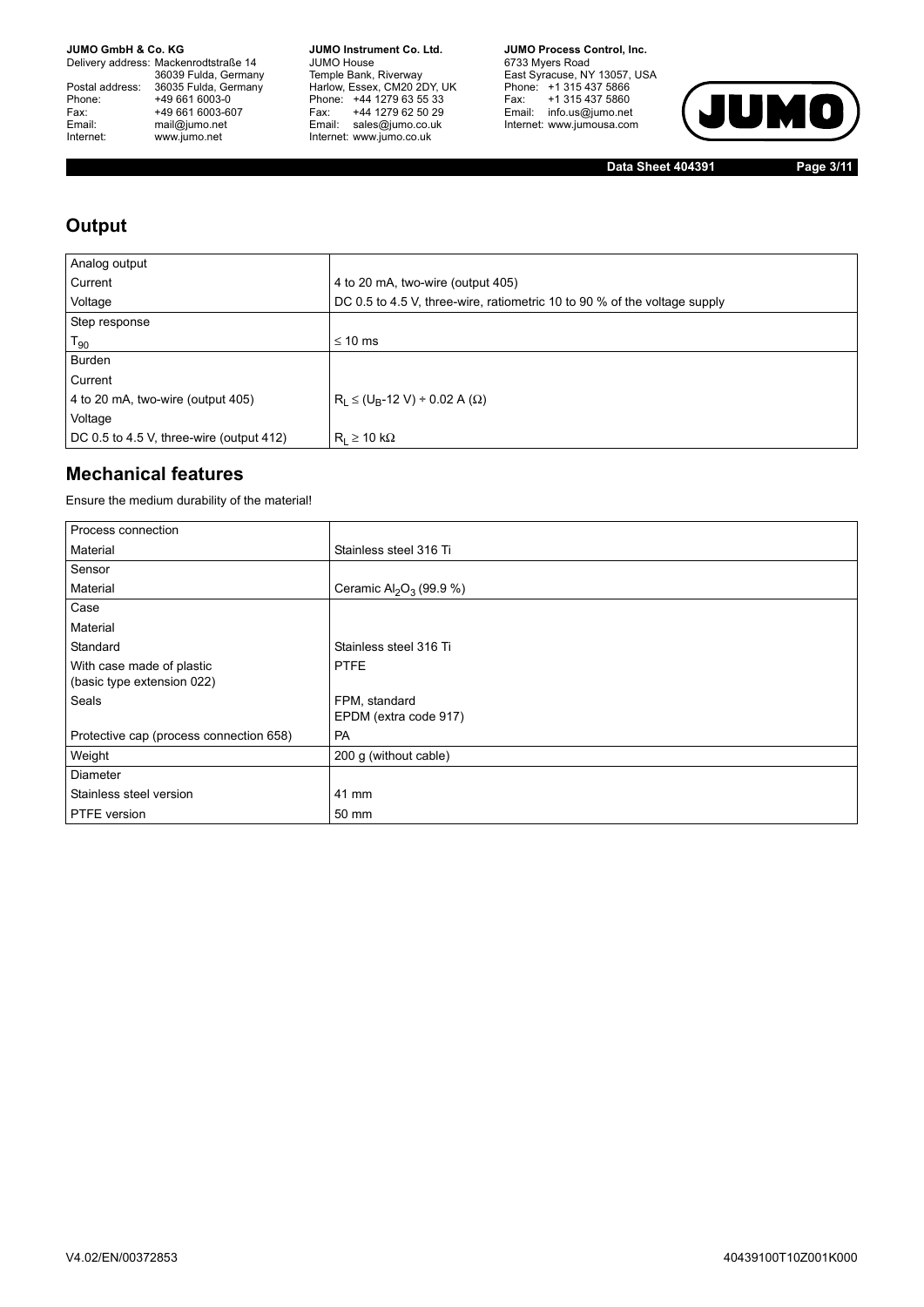Delivery address: Mackenrodtstraße 14 36039 Fulda, Germany<br>Postal address: 36035 Fulda, Germany Phone: +49 661 6003-0<br>
Fax: +49 661 6003-6<br>
Email: mail@jumo.net +49 661 6003-607 Email: mail@jumo.net<br>Internet: www.iumo.net www.jumo.net

**JUMO Instrument Co. Ltd.** JUMO House Temple Bank, Riverway<br>Harlow, Essex, CM20 2DY, UK Phone: +44 1279 63 55 33<br>Fax: +44 1279 62 50 29 +44 1279 62 50 29 Email: sales@jumo.co.uk Internet: www.jumo.co.uk

**JUMO Process Control, Inc.** 6733 Myers Road East Syracuse, NY 13057, USA<br>Phone: +1 315 437 5866<br>Fax: +1 315 437 5860 Fax: +1 315 437 5860<br>Email: info.us@jumo.net Internet: www.jumousa.com



**Data Sheet 404391 Page 4/11**

## **Environmental influences**

| Admissible temperatures                                 |                                                                                                                             |
|---------------------------------------------------------|-----------------------------------------------------------------------------------------------------------------------------|
| Medium/environment                                      | $-20$ to $+60$ °C.<br>The device must not freeze in the medium!<br>A restriction may be required depending on the medium.   |
| With case made of plastic<br>(basic type extension 022) | 0 to 40 $^{\circ}$ C<br>The device must not freeze in the medium!<br>A restriction may be required depending on the medium. |
| Storage                                                 | -20 to $+100$ °C, dry                                                                                                       |
| Electromagnetic compatibility                           |                                                                                                                             |
| Interference emission <sup>a</sup>                      | Class $B^b$                                                                                                                 |
| Interference immunity <sup>c</sup>                      | Industrial requirements                                                                                                     |
| Overvoltage protection <sup>d</sup>                     | Integrated overvoltage protection                                                                                           |
|                                                         | Rated leakage current: 1 kA                                                                                                 |
| Protection type <sup>e</sup>                            | IP68, submersible to 16 m                                                                                                   |

a According to EN 61326-2-3

b The product is suitable for industrial use as well as for households and small businesses.

<sup>c</sup> According to EN 61326-1

<sup>d</sup> According to EN 61000-4-5

<sup>e</sup> According to EN 60529

### **Auxiliary power**

| Voltage supply $U_B^a$                           |                                        |
|--------------------------------------------------|----------------------------------------|
| $\vert$ 4 to 20 mA, two-wire (output 405)        | DC 12 to 30 V, nominal voltage DC 24 V |
| $\vert$ DC 0.5 to 4.5 V, three-wire (output 412) | DC 5 V                                 |
|                                                  |                                        |

a Residual ripple: the voltage peaks must not exceed or fall below the specified voltage supply values!

| Reverse voltage protection | Yes (except DC 0.5 to 4.5 V, three-wire [output 412])                                                                                          |
|----------------------------|------------------------------------------------------------------------------------------------------------------------------------------------|
| Max. current consumption   | For DC 24 $V \le 25$ mA                                                                                                                        |
|                            | For DC 5 $V \le 2$ mA                                                                                                                          |
| Electrical circuit         | <b>SELV</b>                                                                                                                                    |
| Requirements               | The device must be equipped with an electrical circuit that meets the requirements of EN 61010-<br>1 with regard to "Limited-energy circuits". |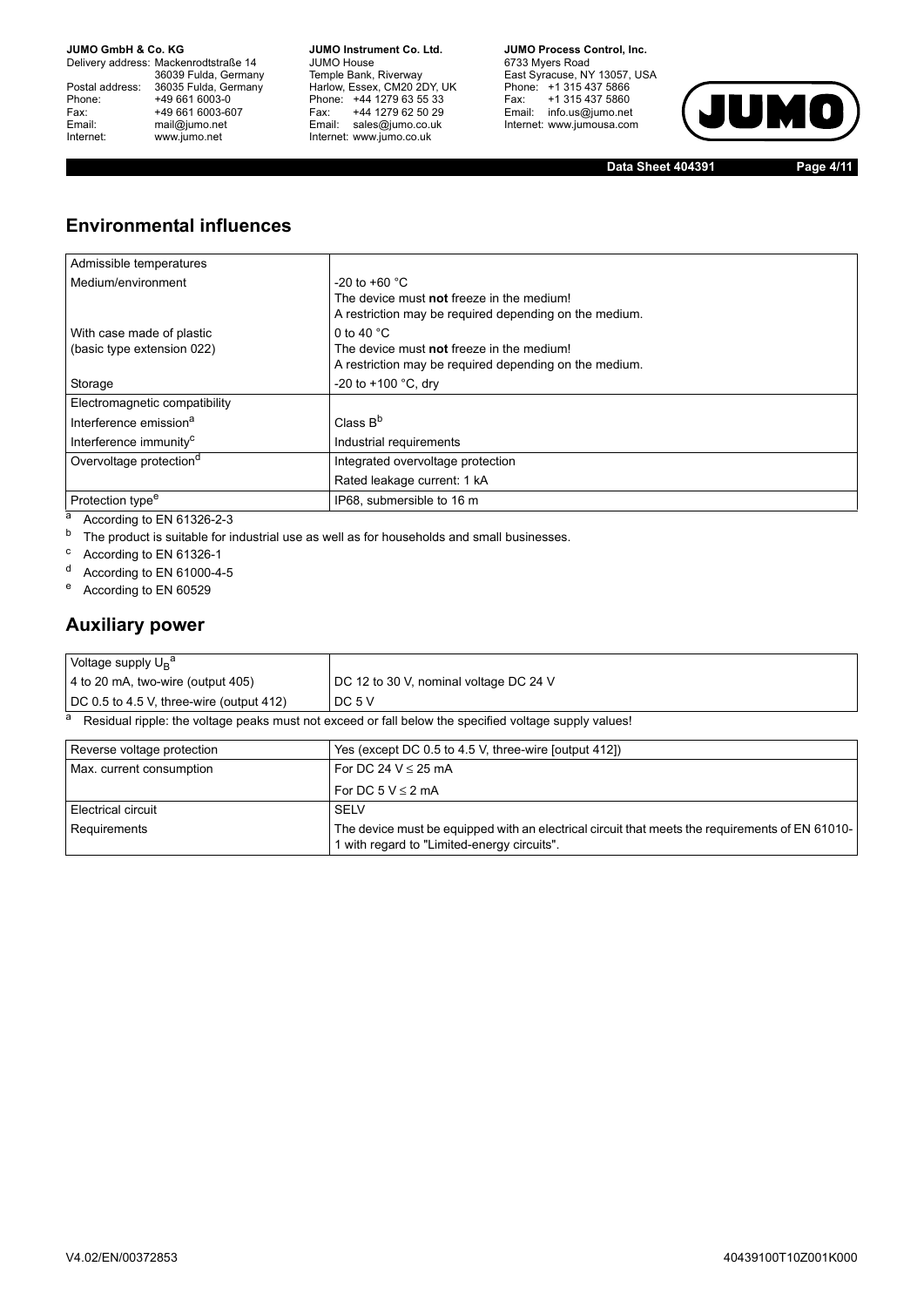Delivery address: Mackenrodtstraße 14 36039 Fulda, Germany<br>Postal address: 36035 Fulda, Germany Phone: +49 661 6003-0<br>
Fax: +49 661 6003-6<br>
Email: mail@jumo.net +49 661 6003-607 Email: mail@jumo.net<br>Internet: www.iumo.net www.jumo.net

**JUMO Instrument Co. Ltd.** JUMO House Temple Bank, Riverway<br>Harlow, Essex, CM20 2DY, UK Phone: +44 1279 63 55 33<br>Fax: +44 1279 62 50 29 +44 1279 62 50 29 Email: sales@jumo.co.uk Internet: www.jumo.co.uk

**JUMO Process Control, Inc.** 6733 Myers Road East Syracuse, NY 13057, USA<br>Phone: +1 315 437 5866<br>Fax: +1 315 437 5860 Email: info.us@jumo.net Internet: www.jumousa.com



**Data Sheet 404391 Page 5/11**

## **Electrical connection**

6-wire, shielded cable with integrated pressure compensation hose, AWG 24 with ferrules

| Material                       |                                                                                                                                          |
|--------------------------------|------------------------------------------------------------------------------------------------------------------------------------------|
| Outer sheath                   | PE, PUR, FEP <sup>a</sup>                                                                                                                |
| Pressure compensation hose     | <b>PA</b>                                                                                                                                |
| Color                          |                                                                                                                                          |
| PE-, FEP cable                 | <b>Black</b>                                                                                                                             |
| PUR cable                      | Pebble gray                                                                                                                              |
| Outer diameter                 | Approx. 8.4 mm                                                                                                                           |
| Conductor cross section        | $0.25 \text{ mm}^2$                                                                                                                      |
| Bending radius                 |                                                                                                                                          |
| Moving                         | 160 mm                                                                                                                                   |
| Fixed                          | 120 mm                                                                                                                                   |
|                                | It is vital to take into account that if the protective hose is kinked or pinched, this will prevent am-<br>bient pressure compensation. |
| Tensile force                  | Up to 400 N                                                                                                                              |
| Weight                         |                                                                                                                                          |
| PE, PUR cable                  | Approx. 115 g/m                                                                                                                          |
| FEP cable                      | Approx. 90 g/m                                                                                                                           |
| Admissible medium temperatures | -40 to +70 $^{\circ}$ C (depending on the medium)                                                                                        |
| UV resistance                  | PE and PUR cable according to VDE 0207, test method EN 60811 part 2-1, section 8                                                         |
|                                | FEP cable according to DIN ISO 4892-2                                                                                                    |

a Depending on the version ordered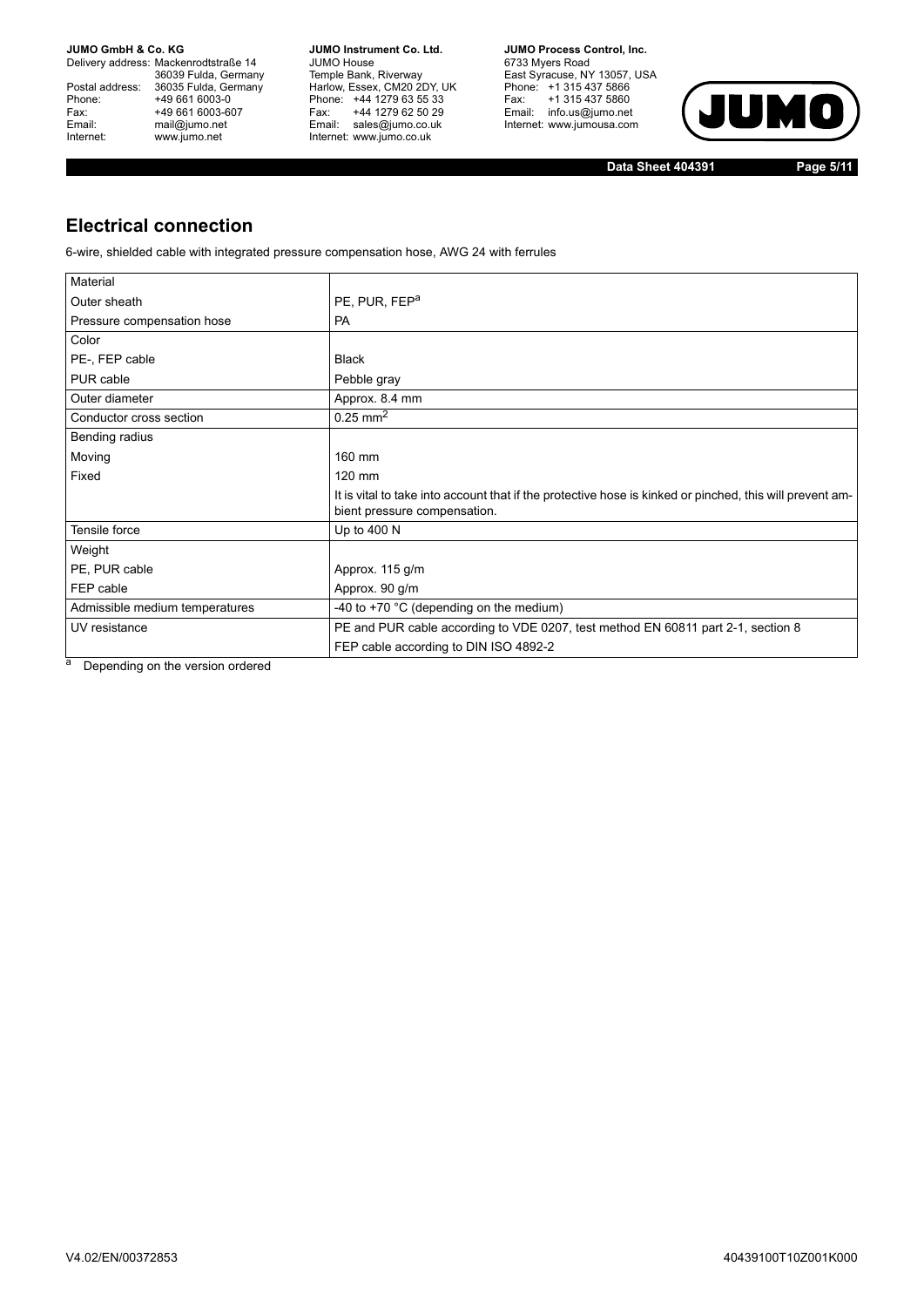Delivery address: Mackenrodtstraße 14 36039 Fulda, Germany<br>Postal address: 36035 Fulda, Germany Phone: +49 661 6003-0<br>
Fax: +49 661 6003-6<br>
Email: mail@jumo.net +49 661 6003-607 mail@jumo.net Internet: www.jumo.net

**JUMO Instrument Co. Ltd.** JUMO House Temple Bank, Riverway<br>Harlow, Essex, CM20 2DY, UK Phone: +44 1279 63 55 33<br>Fax: +44 1279 62 50 29 +44 1279 62 50 29 Email: sales@jumo.co.uk Internet: www.jumo.co.uk

**JUMO Process Control. Inc.** 6733 Myers Road East Syracuse, NY 13057, USA<br>Phone: +1 315 437 5866<br>Fax: +1 315 437 5860 Email: info.us@jumo.net Internet: www.jumousa.com



**Data Sheet 404391 Page 6/11**

# **Dimensions**







- (a) Only with basic type extension 007 (integrated temperature probe Pt100)
- (b) Cable length according to customer preference
-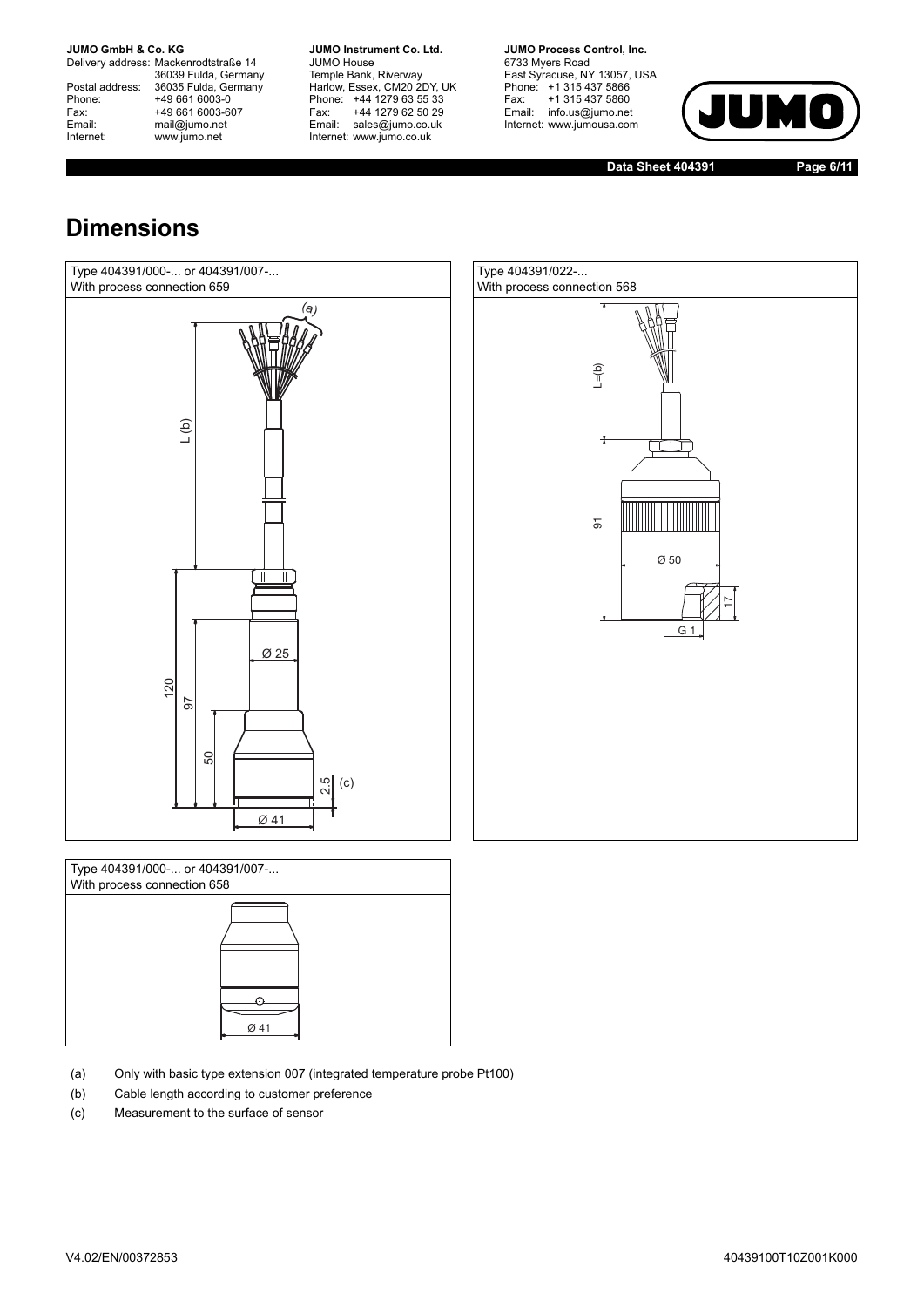Delivery address: Mackenrodtstraße 14 36039 Fulda, Germany<br>Postal address: 36035 Fulda, Germany Phone: +49 661 6003-0<br>
Fax: +49 661 6003-6<br>
Email: mail@jumo.net +49 661 6003-607 Email: mail@jumo.net<br>Internet: www.iumo.net www.jumo.net

**JUMO Instrument Co. Ltd.** JUMO House Temple Bank, Riverway<br>Harlow, Essex, CM20 2DY, UK Phone: +44 1279 63 55 33<br>Fax: +44 1279 62 50 29 +44 1279 62 50 29 Email: sales@jumo.co.uk Internet: www.jumo.co.uk

**JUMO Process Control. Inc.** 6733 Myers Road East Syracuse, NY 13057, USA<br>Phone: +1 315 437 5866<br>Fax: +1 315 437 5860 Email: info.us@jumo.net Internet: www.jumousa.com



**Data Sheet 404391 Page 7/11**

### **Accessories**





G1 1/2 A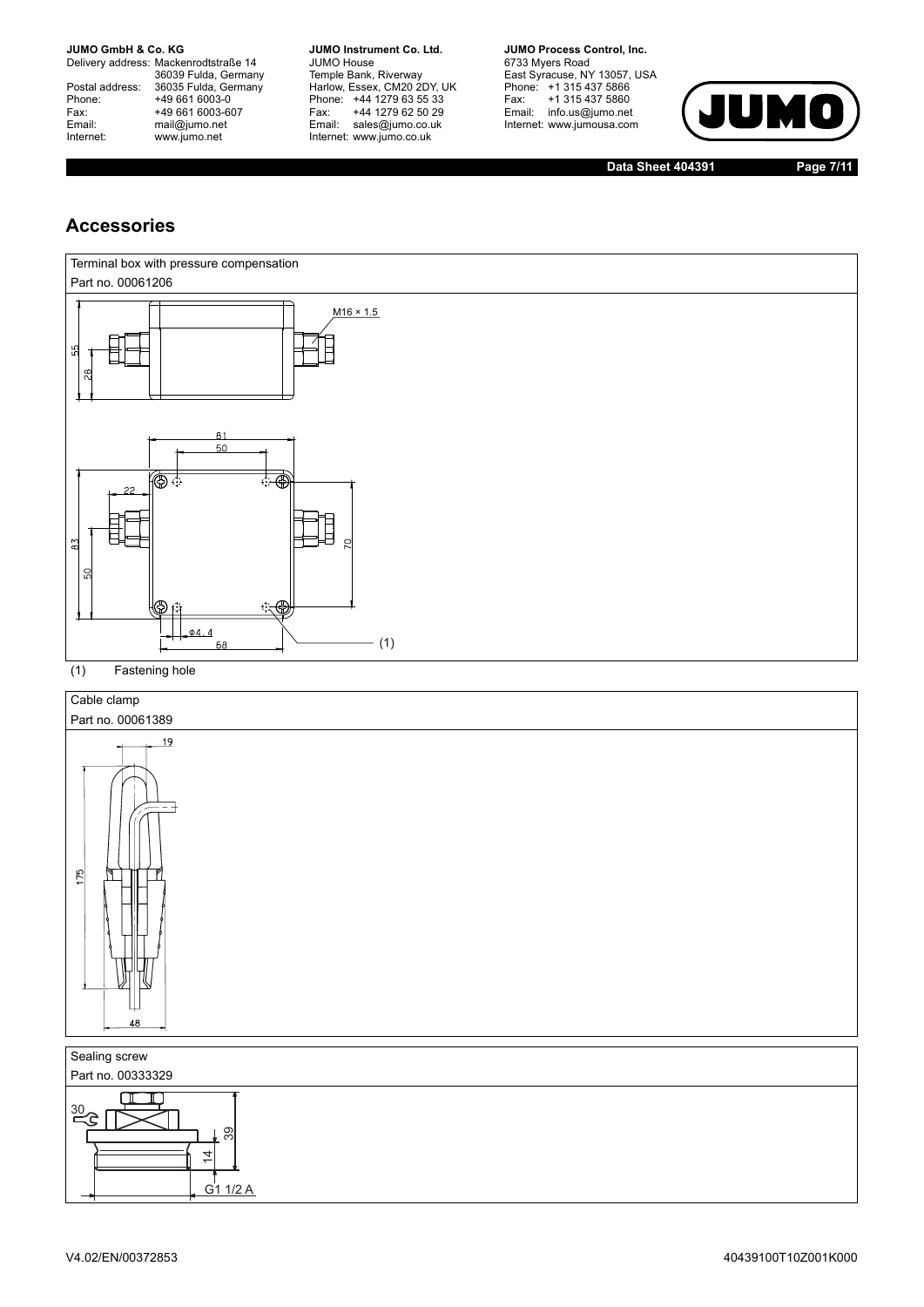Delivery address: Mackenrodtstraße 14 36039 Fulda, Germany Postal address: 36035 Fulda, Germany<br>Phone: +49 661 6003-0 Phone: +49 661 6003-0<br>Fax: +49 661 6003-6 Fax: +49 661 6003-607<br>
Email: mail@jumo.net mail@jumo.net Internet: www.jumo.net

**JUMO Instrument Co. Ltd.** JUMO House Temple Bank, Riverway<br>Harlow, Essex, CM20 2DY, UK Phone: +44 1279 63 55 33<br>Fax: +44 1279 62 50 29 +44 1279 62 50 29 Email: sales@jumo.co.uk Internet: www.jumo.co.uk

**JUMO Process Control, Inc.** 6733 Myers Road East Syracuse, NY 13057, USA Phone: +1 315 437 5866<br>Fax: +1 315 437 5860 Email: info.us@jumo.net Internet: www.jumousa.com



**Data Sheet 404391 Page 8/11**

# **Connection diagram**

The connection diagram in the data sheet provides preliminary information about the connection options. For the electrical connection, only use the installation instructions or the operating manual. The knowledge and the correct technical compliance with the safety information and warnings contained in these documents are mandatory for mounting, electrical connection, and startup as well as for safety during operation.

| <b>Connection</b>                                                              |             | <b>Terminal assignment</b>                           |  |  |  |
|--------------------------------------------------------------------------------|-------------|------------------------------------------------------|--|--|--|
|                                                                                |             |                                                      |  |  |  |
|                                                                                |             | Cable <sup>a</sup>                                   |  |  |  |
| 4 to 20 mA, two-wire (output 405)                                              |             |                                                      |  |  |  |
| Voltage supply DC 12 to 30 V                                                   | $U_{B/S}+b$ | White                                                |  |  |  |
| Rated voltage supply DC 24 V                                                   | 0 V/S-      | Gray                                                 |  |  |  |
| DC 0.5 to 4.5 V, ratiometric (output 412)                                      |             |                                                      |  |  |  |
| Voltage supply DC 5 V                                                          | $U_{\rm B}$ | White                                                |  |  |  |
| Rated voltage supply DC 5 V                                                    | $0 V/S-$    | Gray                                                 |  |  |  |
|                                                                                | $S+$        | Yellow                                               |  |  |  |
| Shielding                                                                      |             |                                                      |  |  |  |
| Caution: Ground the device!                                                    |             | <b>Black</b>                                         |  |  |  |
| Ground all connected devices (such as pumps and valves) to the same potential! |             |                                                      |  |  |  |
| Integrated temperature probe (with basic type extension 007) <sup>c</sup>      |             |                                                      |  |  |  |
| pk<br>bn<br>ye<br>gn<br>$\circ$<br>O<br>റ                                      |             | Pink (pk)<br>Brown (bn)<br>Green (gn)<br>Yellow (ye) |  |  |  |

<sup>a</sup> For cable specifications, see installation instructions B 401015.4, chapter 6 "Installation and mounting".

<sup>b</sup> The voltage peaks must not exceed or fall below the specified voltage supply value!

<sup>c</sup> Level probes in free-field applications without integrated overvoltage protection must be protected against electrical discharge. In addition, it is<br>recommended that external overvoltage protection is used upstream and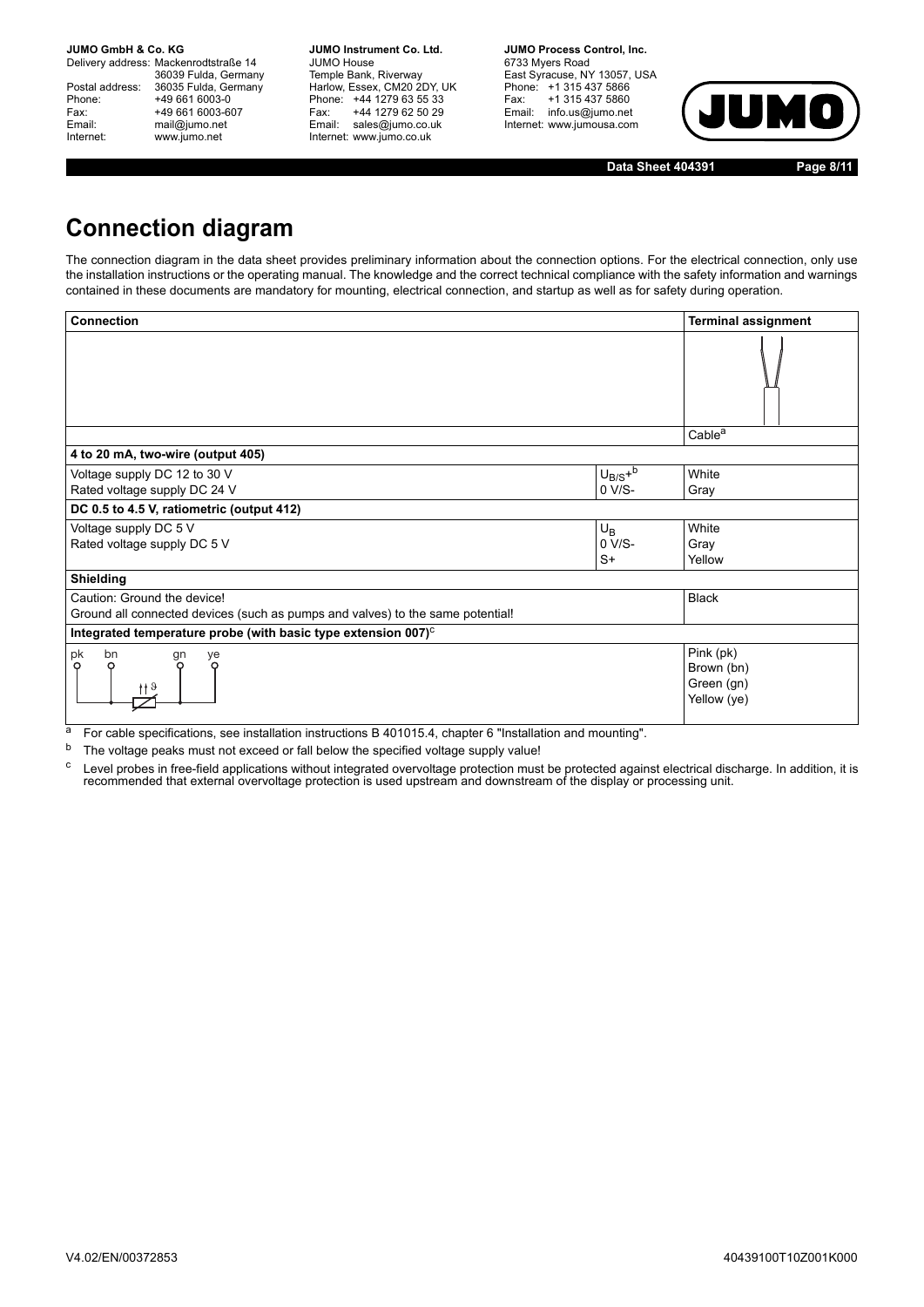Delivery address: Mackenrodtstraße 14 36039 Fulda, Germany<br>Postal address: 36035 Fulda, Germany Phone: +49 661 6003-0<br>
Fax: +49 661 6003-6<br>
Email: mail@jumo.net +49 661 6003-607 Email: mail@jumo.net<br>Internet: www.iumo.net www.jumo.net

**JUMO Instrument Co. Ltd.** JUMO House Temple Bank, Riverway<br>Harlow, Essex, CM20 2DY, UK Phone: +44 1279 63 55 33<br>Fax: +44 1279 62 50 29 +44 1279 62 50 29 Email: sales@jumo.co.uk Internet: www.jumo.co.uk

**JUMO Process Control. Inc.** 6733 Myers Road East Syracuse, NY 13057, USA<br>Phone: +1 315 437 5866<br>Fax: +1 315 437 5860 Email: info.us@jumo.net Internet: www.jumousa.com



**Data Sheet 404391 Page 9/11**

### **Connection example**

Current output



=

 $\rho$ 

+

S+

 $\overline{\mathcal{O}}$ ⊘ 0

–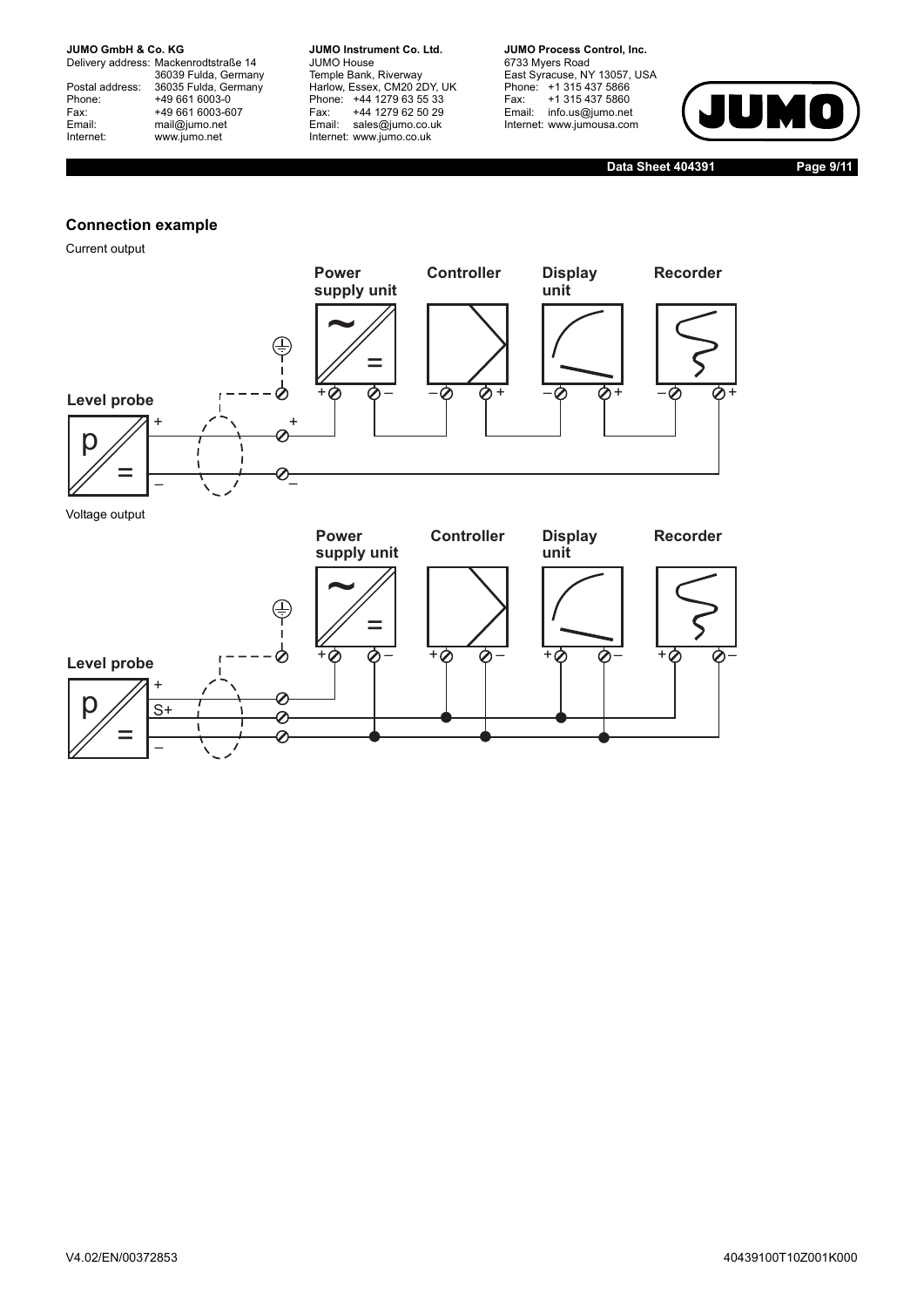Delivery address: Mackenrodtstraße 14 36039 Fulda, Germany<br>Postal address: 36035 Fulda, Germany Phone: +49 661 6003-0<br>
Fax: +49 661 6003-6<br>
Email: mail@jumo.net +49 661 6003-607 mail@jumo.net Internet: www.jumo.net

**JUMO Instrument Co. Ltd.** JUMO House Temple Bank, Riverway<br>Harlow, Essex, CM20 2DY, UK Phone: +44 1279 63 55 33<br>Fax: +44 1279 62 50 29 +44 1279 62 50 29 Email: sales@jumo.co.uk Internet: www.jumo.co.uk

**JUMO Process Control, Inc.** 6733 Myers Road East Syracuse, NY 13057, USA<br>Phone: +1 315 437 5866<br>Fax: +1 315 437 5860 Email: info.us@jumo.net Internet: www.jumousa.com



**Data Sheet 404391 Page 10/11**

# **Order details**

|           | (1) | <b>Basic type</b>                                                                                                                            |
|-----------|-----|----------------------------------------------------------------------------------------------------------------------------------------------|
| 404391    |     | JUMO MAERA F27 - Level probe with ceramic measuring cell                                                                                     |
|           | (2) | <b>Basic type extension</b>                                                                                                                  |
| 000       |     | None                                                                                                                                         |
| 007       |     | With integrated temperature probe Pt100a                                                                                                     |
| 022       |     | With case made of plastic PTFE <sup>b</sup>                                                                                                  |
| 999       |     | Special version                                                                                                                              |
|           | (3) | Input                                                                                                                                        |
| 412       |     | 0 to 50 mbar relative pressure                                                                                                               |
| 414       |     | 0 to 100 mbar relative pressure                                                                                                              |
| 415       |     | 0 to 160 mbar relative pressure                                                                                                              |
| 451       |     | 0 to 0.25 bar relative pressure                                                                                                              |
| 452       |     | 0 to 0.4 bar relative pressure                                                                                                               |
| 453       |     | 0 to 0.6 bar relative pressure                                                                                                               |
| 454       |     | 0 to 1 bar relative pressure                                                                                                                 |
| 455       |     | 0 to 1.6 bar relative pressure                                                                                                               |
| 999       |     | Special measuring range                                                                                                                      |
|           | (4) | Output                                                                                                                                       |
| 405       |     | 4 to 20 mA, two-wire                                                                                                                         |
| 412       |     | 0.5 to 4.5 V, three-wire                                                                                                                     |
|           | (5) | <b>Process connection</b>                                                                                                                    |
| 568       |     | G 1 inside <sup>c</sup>                                                                                                                      |
| 658       |     | Connection closed at the bottom                                                                                                              |
| 659       |     | Connection open at the bottom                                                                                                                |
|           | (6) | <b>Electrical connection type</b>                                                                                                            |
| 14        |     | PUR cable, as suitable for use in water (lake, water well, and mine water), as well as coolant and lubricant (UV-re-<br>sistant)             |
| 15        |     | PE-LD cable, as suitable for use in water (lake, water well, mine water, UV-resistant)                                                       |
| 25        |     | FEP cable as suitable for use in water (sea, lake, water well, and mine water), and in different oils, fuels, and solvents<br>(UV-resistant) |
|           | (7) | Cable length of the connecting cable                                                                                                         |
| 005       |     | 5 m                                                                                                                                          |
| 010       |     | 10 <sub>m</sub>                                                                                                                              |
| $\ddotsc$ |     | $\ddotsc$                                                                                                                                    |
| 100       |     | 100 <sub>m</sub>                                                                                                                             |
| 999       |     | Special length                                                                                                                               |
|           | (8) | <b>Extra codes</b>                                                                                                                           |
| 000       |     | None                                                                                                                                         |
| 593       |     | Cutting ring fitting (preparation for protection tube) <sup>d</sup>                                                                          |
| 917       |     | With EPDM seal                                                                                                                               |

<sup>a</sup> Only with 4 to 20 mA, two-wire (output 405), not with case made of plastic (basic type extension 022)

<sup>b</sup> Only with G 1 inside (process connection 568)

<sup>c</sup> Only with case made of plastic PTFE (basic type extension 022)

<sup>d</sup> Only with standard version (basic type extension 000) or with integrated temperature probe Pt100 (basic type extension 007)

|               |        |     |        | 12<br>$\cdot$ |                          | ıΔ  |                          |     |                          | (6) |                          |     | (8) |
|---------------|--------|-----|--------|---------------|--------------------------|-----|--------------------------|-----|--------------------------|-----|--------------------------|-----|-----|
| Order code    |        |     | $\sim$ |               | $\overline{\phantom{a}}$ |     | $\overline{\phantom{a}}$ |     | $\overline{\phantom{0}}$ |     | $\overline{\phantom{0}}$ |     |     |
| Order example | 404391 | 000 |        | 452           |                          | 405 |                          | 659 |                          | . 5 |                          | 010 | 000 |